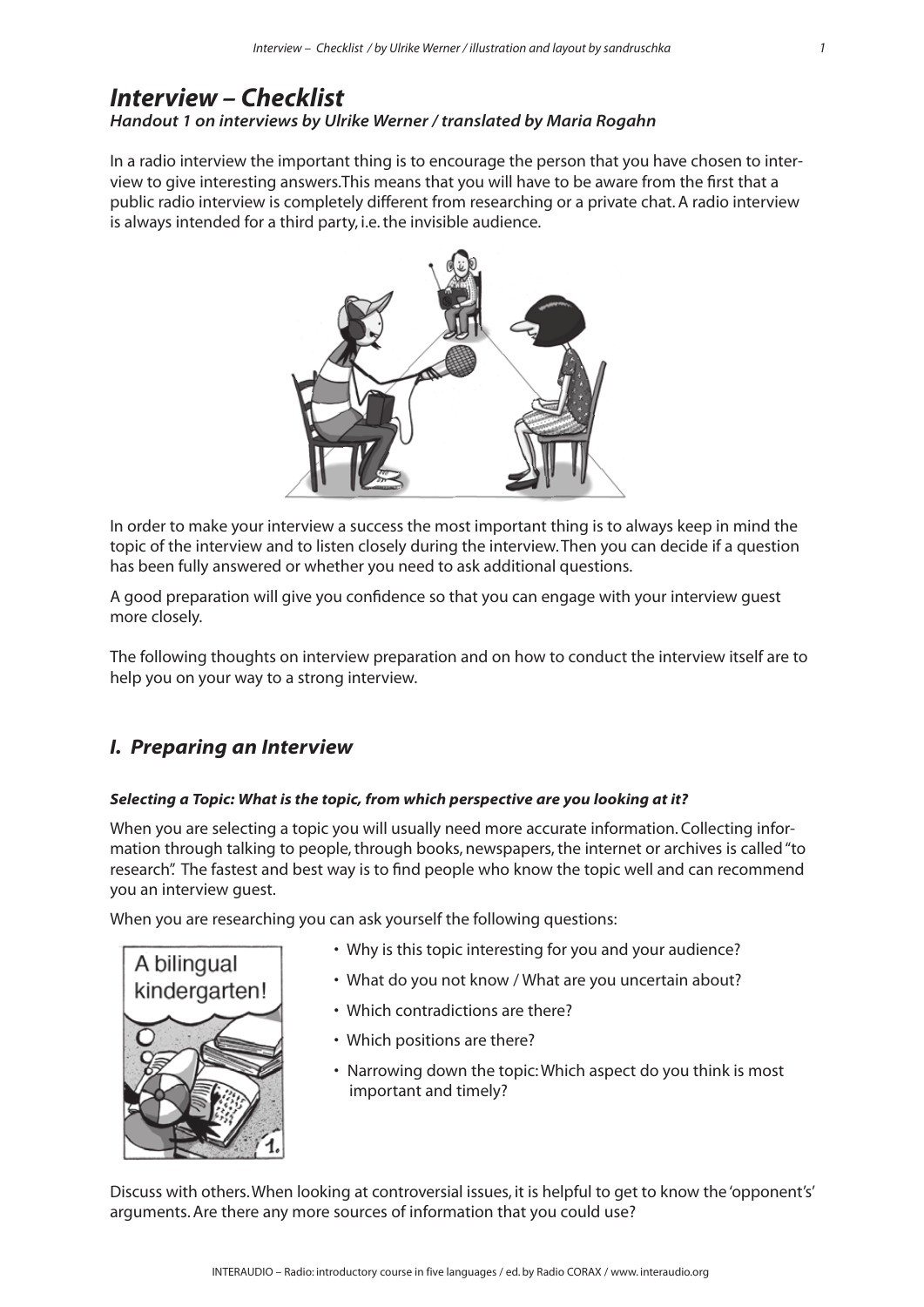## **Deciding on your interview guest: Who can you interview?**

- Who would be competent to say something about your topic? (maybe research!)
- Who has which perspective on the topic?
- What are you looking for: an overview, professional competence, every-day experience, an evalua tion, personal experiences?
- If the topic is controversial: Which side is he /she taking?
- What do you find most interesting about your interviewing guest?



By choosing your guest you determine the perspective on the topic. Criteria: Who is interviewed by other media? Would you like to let other people have their say who are usually not questioned? Which aspect of the topic or which side in a controversy would you like to highlight? Are you looking to provide overview knowledge or personal experience? Please note: When interviewing public authorities or agencies there are usually regulations that only authorise certain people to give a statement>>> press office.

If you want to prepare an interview because you know an interesting person: note that you will need an interview topic nonetheless. Which topic could the person talk most interestingly about? And why would you want to make this topic public?

## *Approach and preliminary talk: inviting the interview guest and clarifying the facts*



The main goal during the approach is to win the chosen guest over to the planned interview. At the same time you make sure if your topic really suits the chosen guest. If your interviewing guest should start speaking at length, tell him/her politely that you want to question him/her later on in the interview. Do not reveal your questions just yet as your interview might then lack liveliness.

In addition the following facts are important:

- Collect information on your interview guest: full name, title/function, how would he/she like to be addressed?
- Tell your guest about yourself and your plan: Your name, broadcast station and programme, topic /focal points and scheduled length of interview
- Make an appointment for the interview (time, place)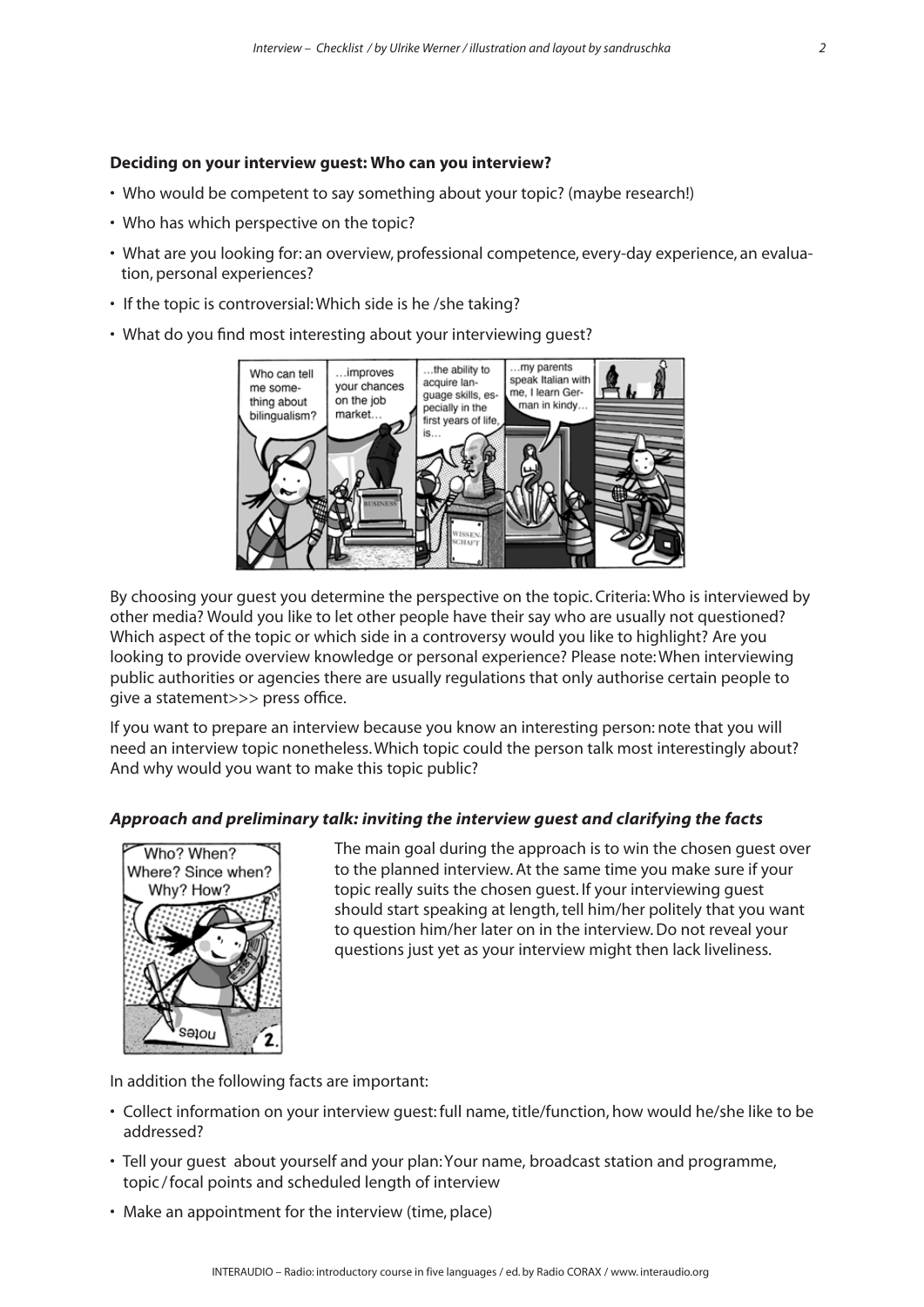Make a first evaluation of your guest: Is he/she talkative, shy, used to media, cagey, vain…? What does he/she like to talk about?

These observations will help you later on in the interview to be able to ask the right questions.

## *Planning questions: What would you like to ask?*



The last step of preparation is to write a questionnaire. This helps you to put your thoughts into order. During the interview the questionnaire serves as a keyword map in case you get nervous. But not more! It is not a plan that you have to stick to in any case.

- Collect the questions that pop up in your mind (brainstorming) and put them into a new order
- Start from what makes your guest special or what he is good at: What can he talk about best? What does he know best?
- What is your key question, the title of your interview? How could you separate the key question into smaller (sub)questions so that you have a good structure in your interview?

#### *Be careful with too many aspects – less is often more*

- What is your opening question?
- Is the interview structured in an order so that the audience can understand the topic?
- Put down key words instead of full sentences!
- Have you written down numbers or statements that you want to confront your guest with?
- Do you have all the necessary information? Or do you still have to research something?

Go through your interview – mentally by yourself or with a colleague. Have the heart to develop a critical point of view – saying it politely helps.

## *Check list: technical equipment: do the mobile recording unit and the microphone work?*



You should be confident of the handling the unit and the microphone correctly. Before every interview to a technical routine belongs:

- headphones, sound storage medium Check if everything is there: microphone, cable, batteries/power,
- Do microphone and headphones work?
- Practise: plugging in microphone and headphones, the handling of the microphone, changing batteries
- Practise recording and play it: What is the optimal microphone di stance and the best recording level? (the indications of each unit in combination with any microphone is different)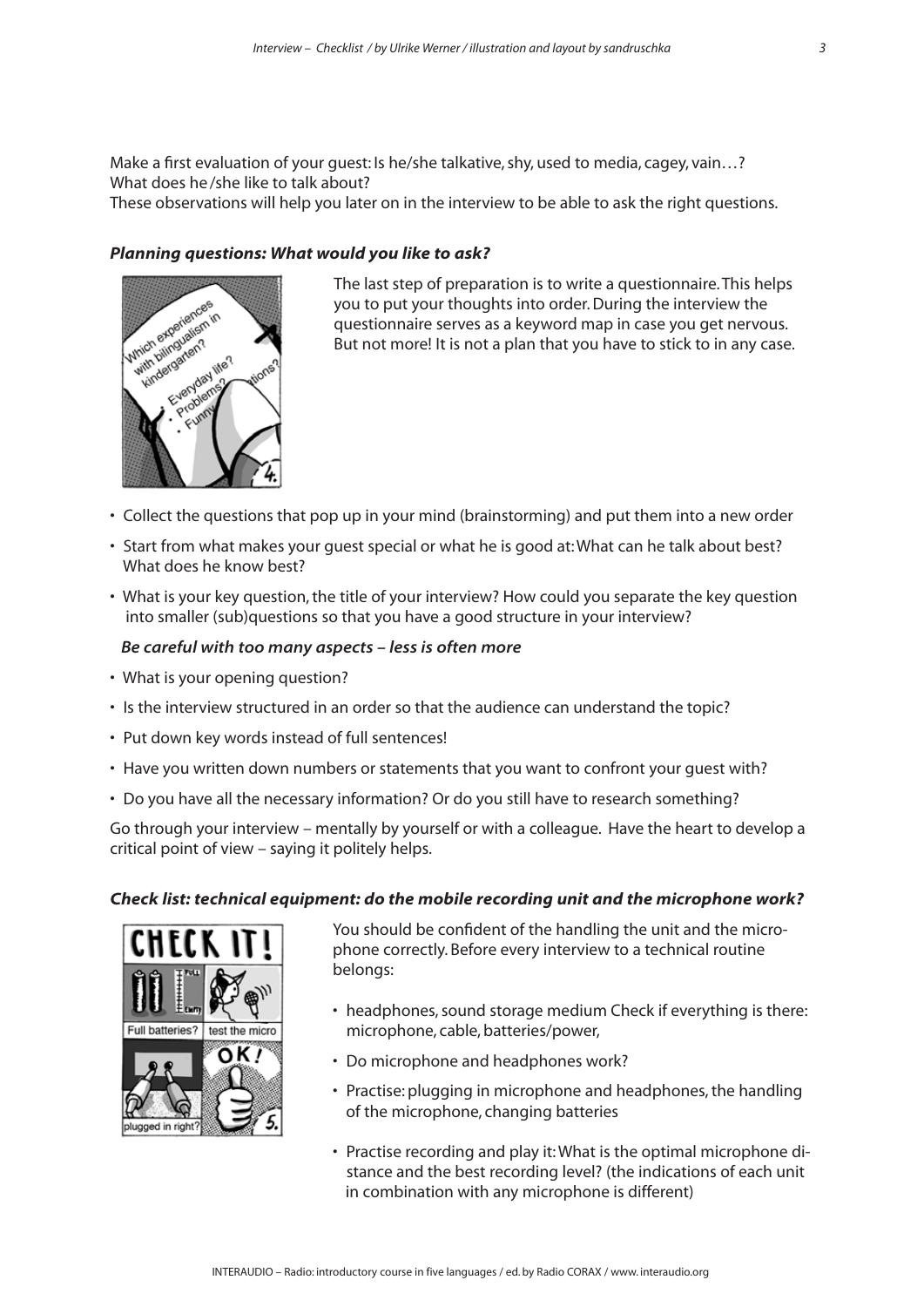The ideal recording level lies between -3 and 0 Decibel. Do not go above zero! Recordings which are too low will have a hissing sound later when you turn it up to normal volume. Too loud recordings sound distorted and are therefore not usable. When you record the interview with the unit, it is best to start already during the 'warm up -talking'. This makes finding the right recording level easier.

# *II. The actual Interview*

The most important thing now is to put aside all the preparation and, with the interview topic in mind, to engage fully with your guest.





- Create a good talking atmosphere: show your interest
- Assume responsibility to lead the interview for your audience!
- Pose short and clear questions (exception: questions which provide information)
- Only ask one question at a time
- Ask open questions
- Avoid asking too open questions
- Avoid closed questions
- Address your guest personally and show respect
- Do not start your sentences with: "hmmm" or "yeees" (this sounds commentating and creates distance, even if you are saying it because of uncertainty or confusion)
- Ask questions concerning concrete events and experiences
- Never give your microphone away!

Listen closely and react to what has been said. Do not stay glued onto your prepared questionnaire. Ask further questions if you do not understand something or if your guest is not answering your question (especially with people who are used to the press, e.g. with politicians confrontation can be important). Do not be shy to ask questions of which you already know the answers: You are asking for the listeners and maybe want that your guest clarifies something in his own words.